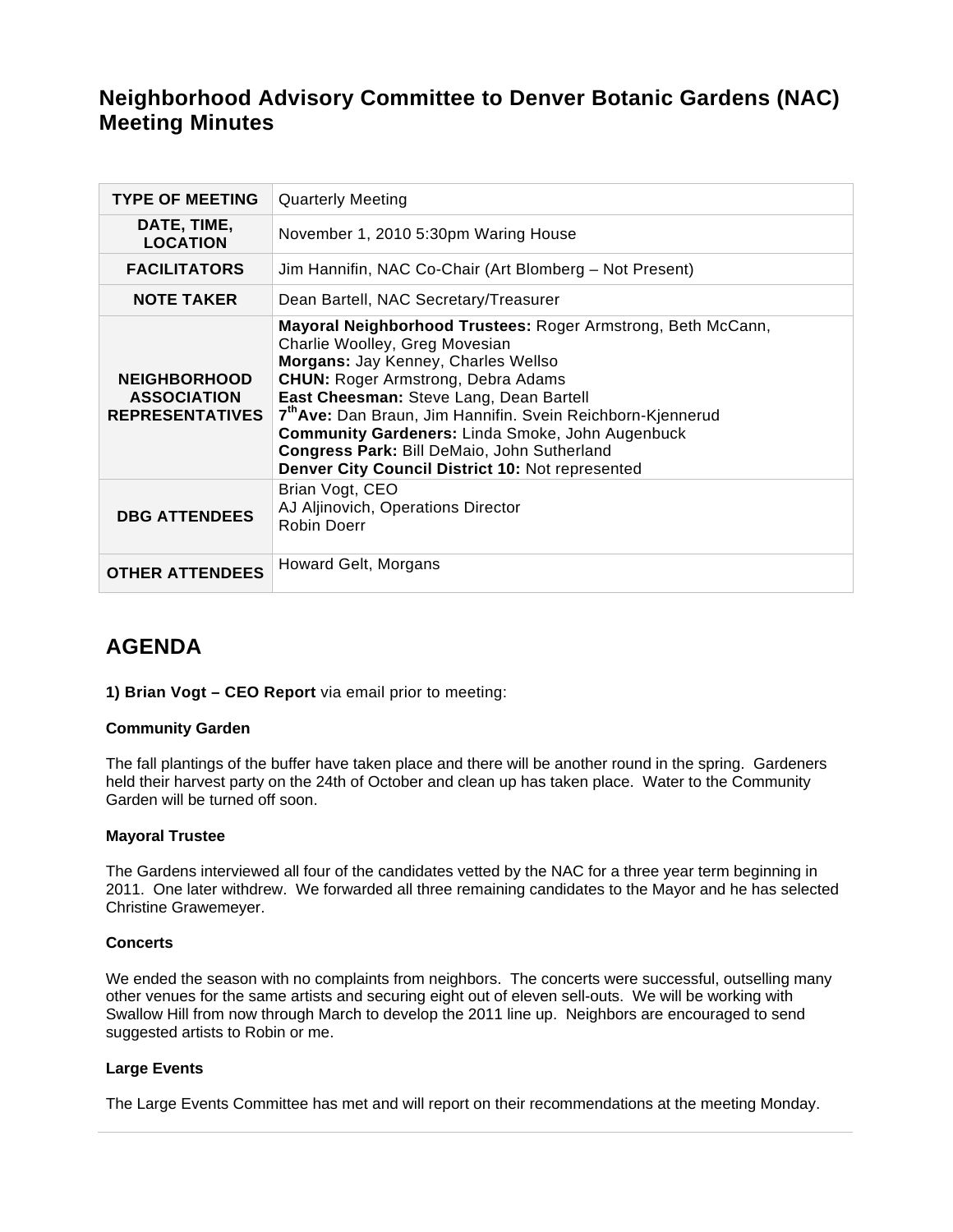## **Construction**

The only noticeable construction still taking place involves the new Sensory Garden, which will open next spring and enable the reestablishment of our Horticulture Therapy program.

#### **North Lot**

GH Phipps will be completely cleared of the north lot in mid-November. In the meantime, we are finalizing contracts for fencing and sod.

#### **Moore Cranes**

Sadly, we will be moving out the Moore exhibit in February, which will involve cranes just like the ones used to install the sculptures. Neighbors adjacent to crane sites will be notified individually and in advance.

## **Blossoms of Light**

The installation of lights began in late September. Blossoms of Light opens December 3 and will run through January 2.

## **Children**

The Mordecai Children's Garden is already very popular, attracting an average of 350 people per day, many of whom are neighbors. It will close in Late November through February, reopening March 4th.

#### **Public Art**

We have received enthusiastic reviews of Albedo, by artist Osman Akan, in the atrium of the parking structure.

#### **Waring Garden**

We held our first brainstorming session on the garden slated to replace the asphalt parking lot on the north side of the Waring House. Three NAC representatives participated. Three designs will be refined in November and we should be ready to present the garden design at the February NAC meeting for your review.

- The following additional item was discussed at the meeting:
	- o Community Ideas
		- Cheesman Gate open one morning per week
		- Joint Project on the parkway along York/Josephine between 12<sup>th</sup> and 11<sup>th</sup>
		- Children's events in the concert area
		- Over order bulbs
		- Neighborhood previews for upcoming changes
		- Neighborhood sponsorship for mayoral forum

# **2) Waring House Green – Jay Kenney**

- NAC needs understanding of primary use and purpose of the Green
- Comments from Waring Green Sub-Committee provided in writing to DBG and NAC
- Brian indicated:
	- o Primary purpose was to connect the house to the Gardens
	- o Three designs will be next step to be shared w/ NAC
	- o Design concept to be discussed at March meeting
	- o Property zoned R0 in new code. DBG is being sent clarification of uses